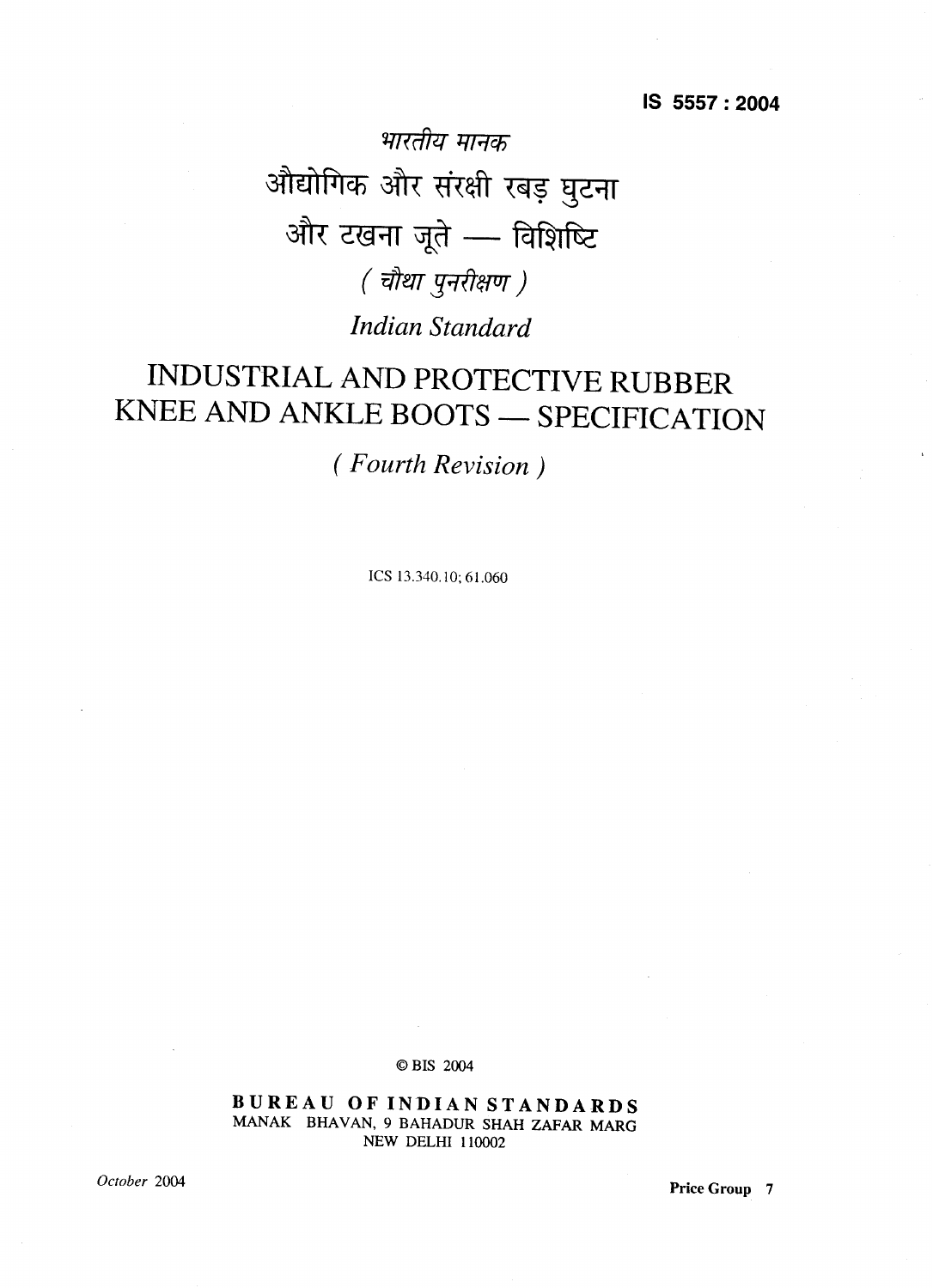# FOREWORD

This Indian Standard (Fourth Revision) was adopted by the Bureau of Indian Standards, after the draft finalized by the Footwear Sectional Committee had been approved by the Chemical Division Council.

This standard was first published in 1969. In the original standard following three types of knee boots were specified for the popularly known English sizes 5 to 11 (Paris point 38 to  $45$ ):

- a) Type 1 Non-oil resistant,
- b) Type 2 Oil resistant, and
- c) Type 3 Fitted with protective steel toe caps.

Such boots were recommended for use in mines by the technical committee on miners' boot, set up by the Ministry of Labour and Employment, which in turn, had requested-the Bureau of Indian Standards to formulate a detailed specification.

Type 1 Boots were intended for heavy duty purpose in engineering workshop, tanneries, and in construction industries, while Type 2 boots were intended for use where the floor is covered with oil and grease, etc, such as in workshop and garages.

Type 3 Boots were intended for use in mining industry where toe protection is needed. This classification remained unchanged during the first revision in 1992.

In the second revision an attempt was made to align.this standard with 1S0 2023:1973 'Rubber lined industrial boots — Specification'. However during implementation certain difficulties were faced by the Indian industry and based on the feedback the standard has been taken up for revision.

In the third revision the requirements of IS 10665 : 1982 'Safety rubber ankle boots for miners' were incorporated and an attempt was made to sort out the problems faced by the industry in implementation of IS 5557:1995. IS 10665:1992 has since been withdrawn and merged with this specification.

In the third revision the requirements for industrial boots (with steel toe cap) were excluded as it was felt that the so called industrial boots are often confused with the protective boots and the former can not substitute the later. The requirement for oil resistance was also included and that of adhesion excluded.

In this revision, industrial protective rubber boots are in three varieties, namely, industrial protective rubber boots, knee boots, half knee boots and ankle boots being Variety No. 1, 2 and 3 respectively are to have steel toe cap protection at toe and are to be produced in Type 1 and 2, that is, non-oil resistant and oil resistant respectively.

Similar products without steel toe cap will be required to be brought under specification of IS 3738:1998 'Rubber boots — Specification (second revision)' as the same deals with the similar line of products. Industrial protective boots are to have mandatory protection at toe and as-such provision for boots without steel toe cap is taken out from the scope of this specification.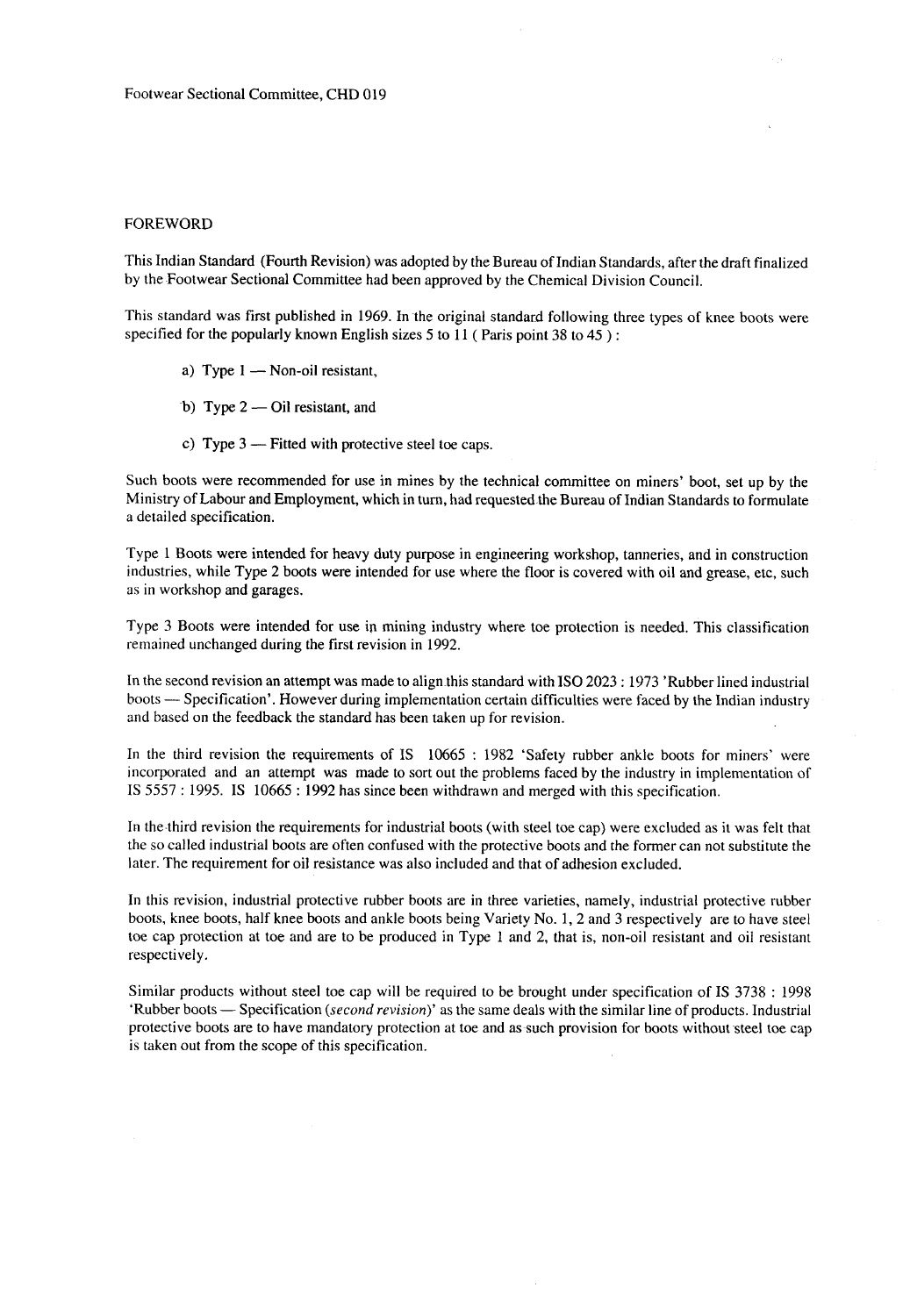# *Indian Standard*

# INDUSTRIAL AND PROTECTIVE RUBBER KNEE AND ANKLE BOOTS — SPECIFICATION

# ( *Fourth Revision)*

# **1** SCOPE

This standard prescribes requirements, methods of sampling and test for industrial and protective rubber boots reinforced with protective steel toe caps for use in mines as well as for workmen in heavy metal industries and where the floor is covered with water, chemicals, oil, grease, waxes, lubricants etc.

This standard is not intended to cover boots for protection against electrical shocks.

# 2 **REFERENCES**

The standards listed in Annex A contain provisions which through reference in this text, constitute provisions of this standard. At the time of publication, the editions indicated were valid. All standards are subject to revisions, and parties to agreement based on this Indian Standard are encouraged to investigate the possibility of applying the most recent editions of the Indian Standards indicated in Annex A.

#### 3 **TERMINOLOGY**

For the purpose of this standard, definitions given in IS 2050 shall apply.

# 4 **CLASSIFICATION**

This standard covers the following three varieties of industrial protective rubber boots:

- a) Variety 1 : Industrial protective rubber knee boots.
- b) Variety 2: Industrial protective rubber half knee boots.
- c) Variety 3: Industrial protective rubber ankle boots.

Each variety is covered by two types as follows:

- a) Type 1 Non-oil resistant
- b) Type  $2$  Oil resistant

# 5 **REQUIREMENTS**

- **5.1 a)** Boots, Type 1— Non-oil resistant of Variety l,2and3.
	- b) Boots, Type 2 Oil resistant of Variety 1,2 and 3.

# **5.1.1** *Design*

The boots shall be made of rubber with fabric lining as shown in Fig. 1, Fig. 2 and Fig. 3 respectively. The sole and heel shall be of anti slip design or as agreed to between the purchaser and the supplier. Design shown in the drawings are recommendatory only.

#### 5.1.2 *Size*

The boots shall be made in sizes 5 to 11 conforming to fittings as prescribed in Paris point  $38$  to  $45$  (see IS 1638).

# 5.1.3 *Thickness*

The minimum thickness ( rubber and fabric ) of the boots of Type 1 and Type 2 for the various parts and components as indicated in drawings shall meet the requirements, as prescribed in Table 1.

**Table 1 Thickness at Various Parts of the Boots**

| Sl<br>No. | Part of<br>Boot                                          | <b>Position as Indicated</b><br>in Drawings<br>(Fig. 1 to 3) | <b>Minimum Thickness</b><br>mm |
|-----------|----------------------------------------------------------|--------------------------------------------------------------|--------------------------------|
| (1)       | (2)                                                      | (3)                                                          | (4)                            |
| i)        | Leg                                                      | A                                                            | 1.5                            |
|           |                                                          | В                                                            | 3.5                            |
|           |                                                          | с                                                            | 1.5                            |
|           |                                                          | D                                                            | 3.5                            |
|           |                                                          | E                                                            | 1.5                            |
|           |                                                          | F                                                            | 4.0                            |
| ii)       | Outsole:                                                 |                                                              |                                |
|           | At cleat                                                 |                                                              | 8.0                            |
|           | Between cleat                                            | 2                                                            | 2.0                            |
|           | At waist                                                 | 3                                                            | 2.0                            |
|           | Heel with cleat                                          | 4                                                            | 22.0                           |
| iii)      | Insole                                                   |                                                              | 2.5                            |
| iv)       | Packing and filler<br>(to be measured at<br>green stage) |                                                              | 1.5                            |

**NOTE — Packing and filler, in moulded constructionboots,may notbe requiredto be provided.**

#### **5.1.4** *Materials*

#### *5.1.4.1 Rubber components*

The rubber components of the boots shall be nonporous and homogeneous. These shall comply with the physical requirements as prescribed in Table 2.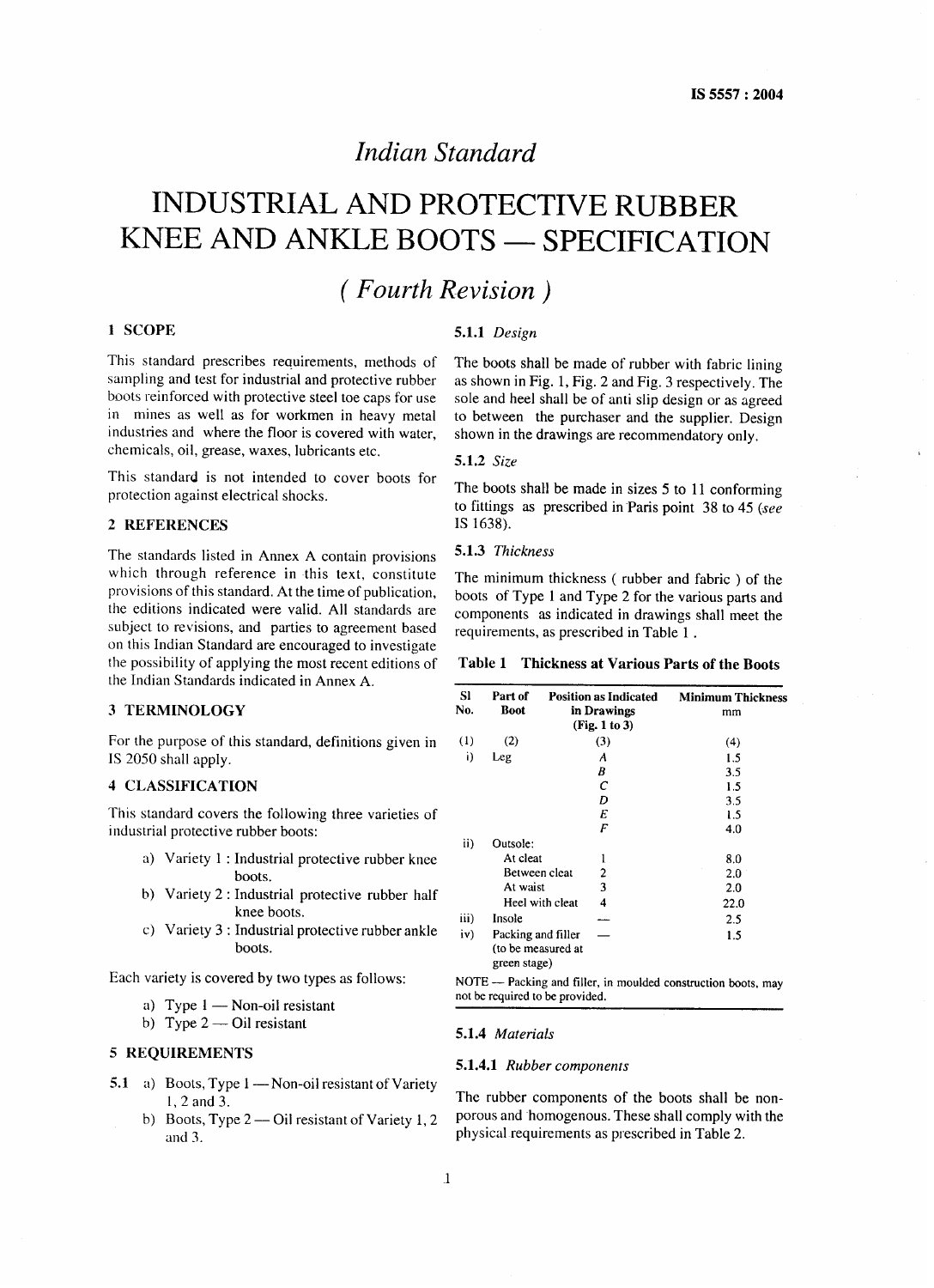

# **Minimum Substance (Rubber and Fabric)** of Boot in **Various Parts**

| Parts of Boot | Position in Figures | Minimum Thickness |
|---------------|---------------------|-------------------|
|               |                     | mm                |
| Leg           | А                   | 1.5               |
|               | в                   | 3.5               |
|               | С                   | 1.5               |
|               | D                   | 3.5               |
|               | E                   | 1.5               |
|               | F                   | 4.0               |
| Outsole       | At cleat<br>1.      | 8.0               |
|               | 2 Between cleats    | 2.0               |
|               | 3 At waist          | 2.0               |
| Heel          | 4                   | 22.0              |

**All dimensionsin millimetres.**

FIG. 1 **INDUSTRIAL PROTECTIVE RUBBER KNEE BOOTS**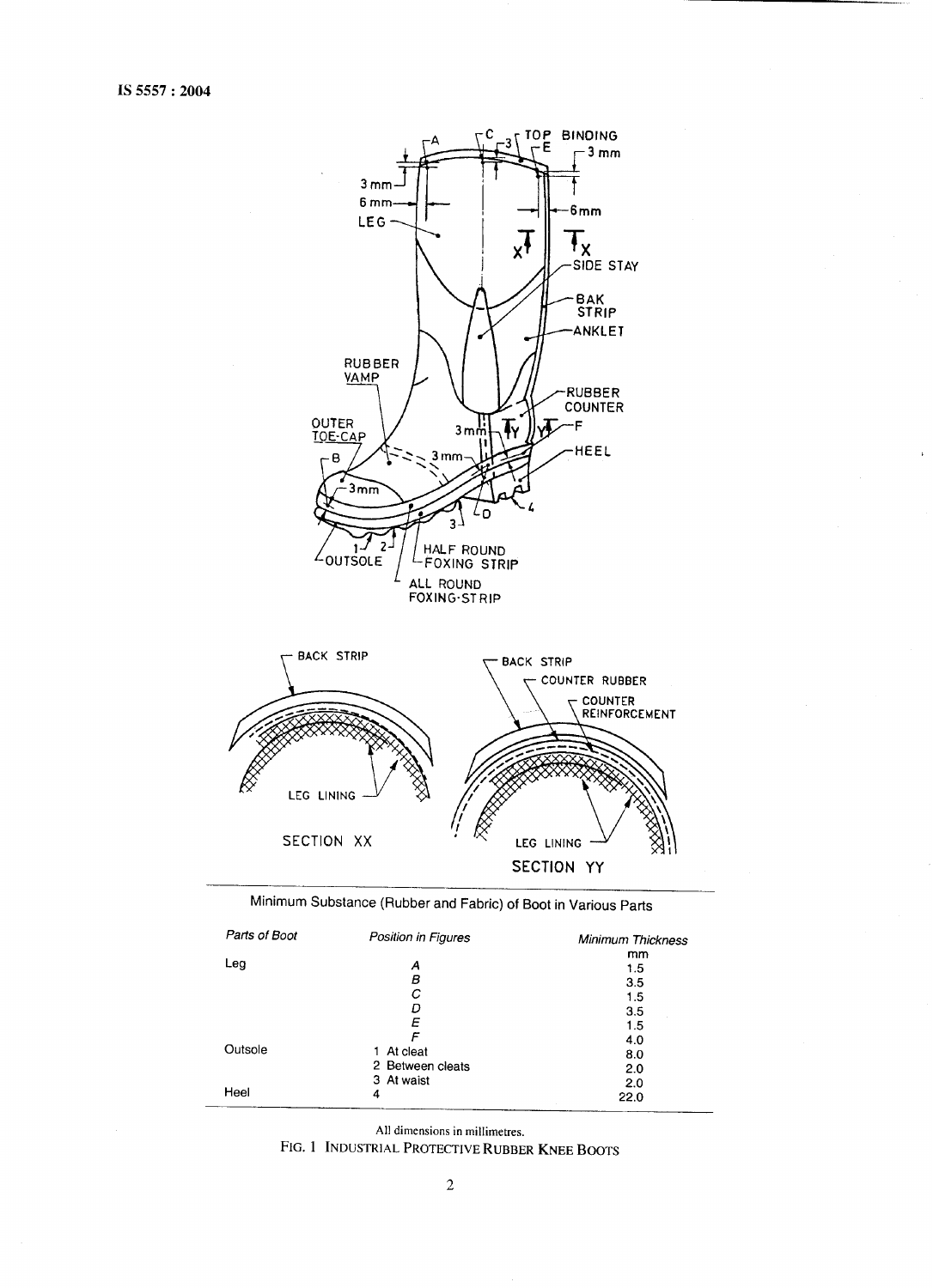

FIG. 2 INDUSTRIAL PROTECTIVE RUBBER BOOTS, HALF KNEE

|  | Table 2 Physical Requirements of Rubber Components |  |
|--|----------------------------------------------------|--|
|  | (Clause 5.1.4.1)                                   |  |

| <b>SI</b>                                                                                          | <b>Characteristics</b>                       | <b>Upper</b> |                               |                        |  |  |
|----------------------------------------------------------------------------------------------------|----------------------------------------------|--------------|-------------------------------|------------------------|--|--|
| No.                                                                                                |                                              |              | Outer<br><b>Sole and Heel</b> | Method of Test,        |  |  |
| (1)                                                                                                | (2)                                          |              |                               | Ref to Indian Standard |  |  |
|                                                                                                    |                                              | (3)          | (4)                           | (5)                    |  |  |
| i)                                                                                                 | Relative density, Max                        | 1.4          | 1.2                           |                        |  |  |
| $\left  \right $                                                                                   | Hardness (IRHD) (see Note)                   | $55 \pm 5$   | $-60 \pm 5$                   | 3400 (Part 9)          |  |  |
| iii)                                                                                               | Change in initial hardness:                  |              |                               | 3400 (Part 2)          |  |  |
|                                                                                                    | After accelerated ageing                     |              | $+5$                          |                        |  |  |
|                                                                                                    | at $100 \pm 2$ °C for 24 h (IRHD)            |              | $-0$                          | 3400 (Part 4)          |  |  |
| $\{V\}$                                                                                            | Tensile strength                             |              |                               |                        |  |  |
|                                                                                                    | $Mpa$ ( <i>Min</i> ) for:                    |              |                               |                        |  |  |
|                                                                                                    | Type 1                                       |              | 10.5                          |                        |  |  |
|                                                                                                    | Type 2                                       |              | 8                             | 3400 (Part 1)          |  |  |
| V)                                                                                                 | Elongation at break, percent, Min:           |              |                               |                        |  |  |
|                                                                                                    | For Type 1                                   |              |                               |                        |  |  |
|                                                                                                    | For Type 2                                   |              | 250                           | 3400 (Part 1)          |  |  |
| $\mathbf{vi}$ )                                                                                    | Change in tensile strength after accelerated |              | 200                           |                        |  |  |
|                                                                                                    | ageing at $100 \pm 2^{\circ}$ C for 48 h:    |              |                               | 3400 (Part 1)          |  |  |
|                                                                                                    | For Type 1                                   |              |                               |                        |  |  |
|                                                                                                    |                                              |              | $+5$                          |                        |  |  |
|                                                                                                    | For Type 2                                   |              | $-25$                         |                        |  |  |
|                                                                                                    |                                              |              | $+10$                         |                        |  |  |
|                                                                                                    | vii) Change in elongation at break           |              | $-0$                          |                        |  |  |
|                                                                                                    | in percentage for Types 1 and 2              |              | $+5$                          |                        |  |  |
|                                                                                                    |                                              |              | $-25$                         |                        |  |  |
| NOTE - Readings from 30 to 95 IRHD are approximately the same as those of shore durometer, Type 1. |                                              |              |                               |                        |  |  |
|                                                                                                    |                                              |              |                               |                        |  |  |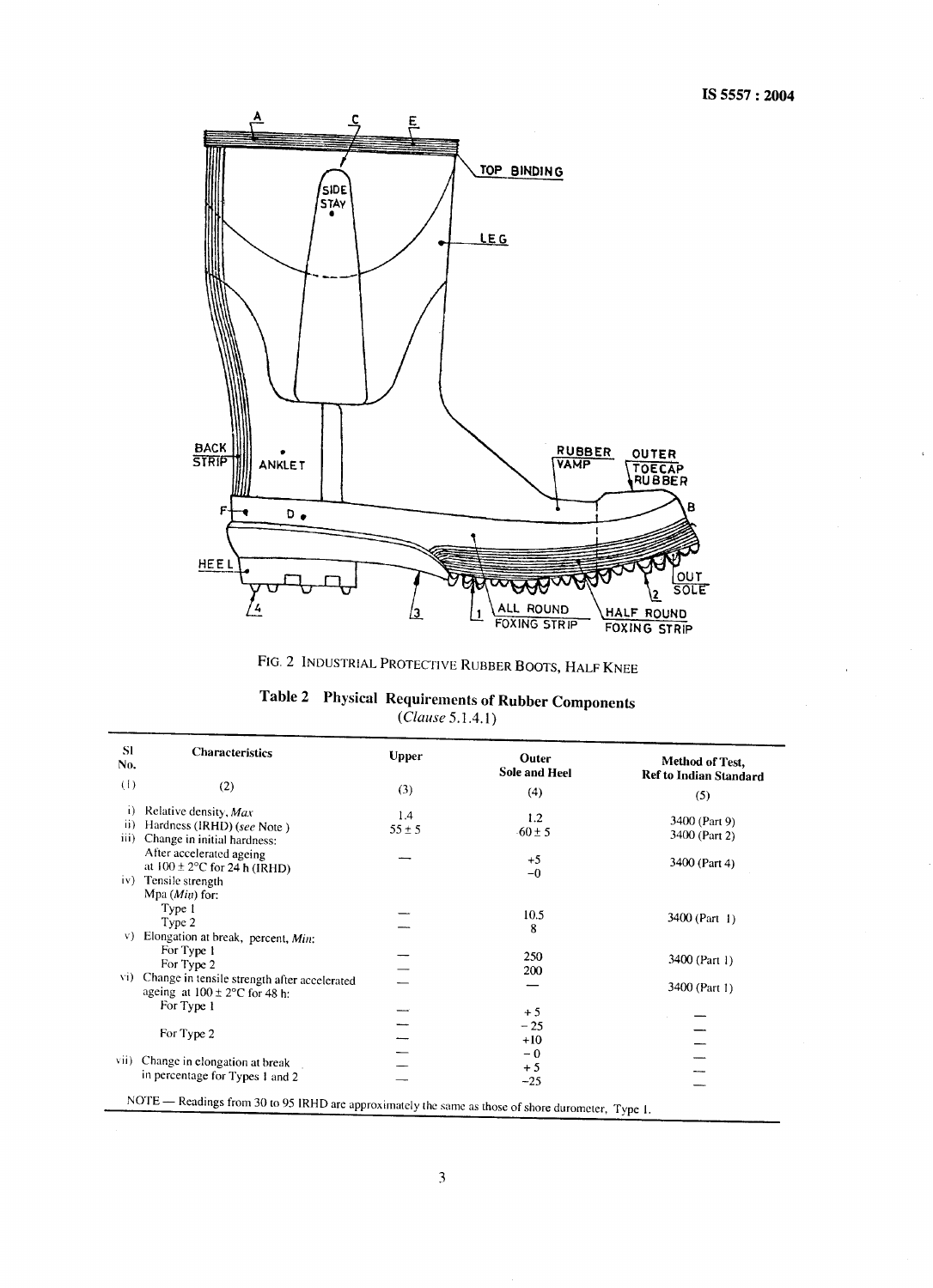

**FIG. 3 INDUSTRIALPROTECTIVEANKLE BOOTS**

# **5.1.4.2** *Fabric*

The upper shall consist of reinforcing fabric liner at leg, made of cotton or man made fabric or a suitable blend. Breaking load in warp and weft direction, shall not be less than 1000 N and 550 N respectively when tested in accordance with IS 1969.

The reinforcing fabric for vamp and counter shall have a breaking load of 550 N in both warp and weft direction when tested in accordance with IS 1969.

The insole will be made out of cotton fabric having minimum breaking load of 1000 N at warp and 550 N at weft, when tested in accordance with IS 1969. Insole fabric will be lined with suitable rubber compound/rubber sponge compound of rubber compound mixed with cotton flock.

#### 5.1.4.3 *Protective Steel Toe Cap*

Protective steel toe caps, Type II, conforming to IS 5852 shall be used and shall match the shape and contour of the last.

#### 5.1.5 *Preparation of Test Pieces for Above Tests*

The test pieces shall be cut from finished boots. If required, test pieces shall be reduced to the required thickness by careful buffing or by any other suitable method taking care to avoid an abnormal increase in temperature.

Test pieces may also be taken from standard vulcanized test slab prepared from the same rubber compound from which only the boot is manufactured.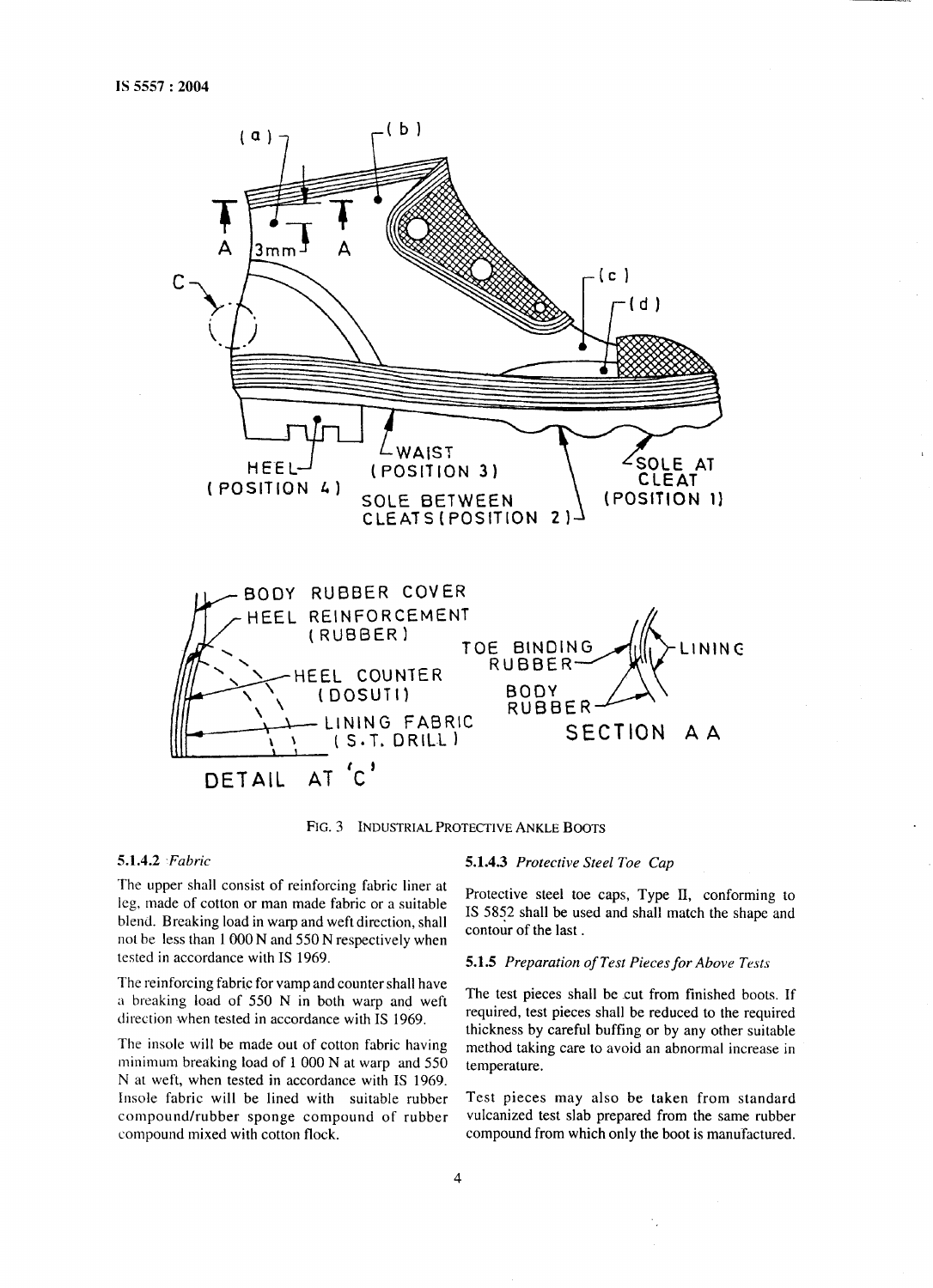Such test slabs will be subjected to the following **checks:**

- a) Difference between the density as measure from sample drawn directly from finished boots and between the sample taken from the standard vulcanized test slab shall not differ by more than  $\pm$  0.05 g/c<sup>3</sup>.
- **b)** Ash content does not differ by more than  $\pm$  0.5 percent when tested from the sample taken directly from standard vulcanized test slab.
- c) Value achieved from standard vulcanize sheet, made out of moulded rubber sheet of same rubber compound, used for production of footwear, will be 30 percent higher than

the value as prescribed **in S1 No. (iv) and (v)** of Table 2.

# 5.1.6 *Construction*

*5.1.6.1* Various components of the boots are to be prepared from the materials as prescribed in Fig. 1, Fig. 2, Fig. 3, Fig. 4, Fig. 5 and Table 3. Fabric used as inner lining of the footwear shall be coated with rubber compound at one side and fabric used for reinforcement will be coated with rubber at both sides. Toe shall be fortified with protective steel toe cap with sponge as inside lining and as shown in Fig. 4.

5.1.6.2 Boots shall be made in vulcanized or moulded process or both.



These Illustrations show the general location of parts, all of which are not necessarily included in the construction. or inmlied in the specification. <sup>L</sup>

In the case of moulded boots, the terms indicate a particular area of the boot, rather than a separate part.

NOTE - This illustration is diagrammatic only and is not intended to illustrate detail of design.

FIG. 4 **GENERAL LOCATION OF PARTS**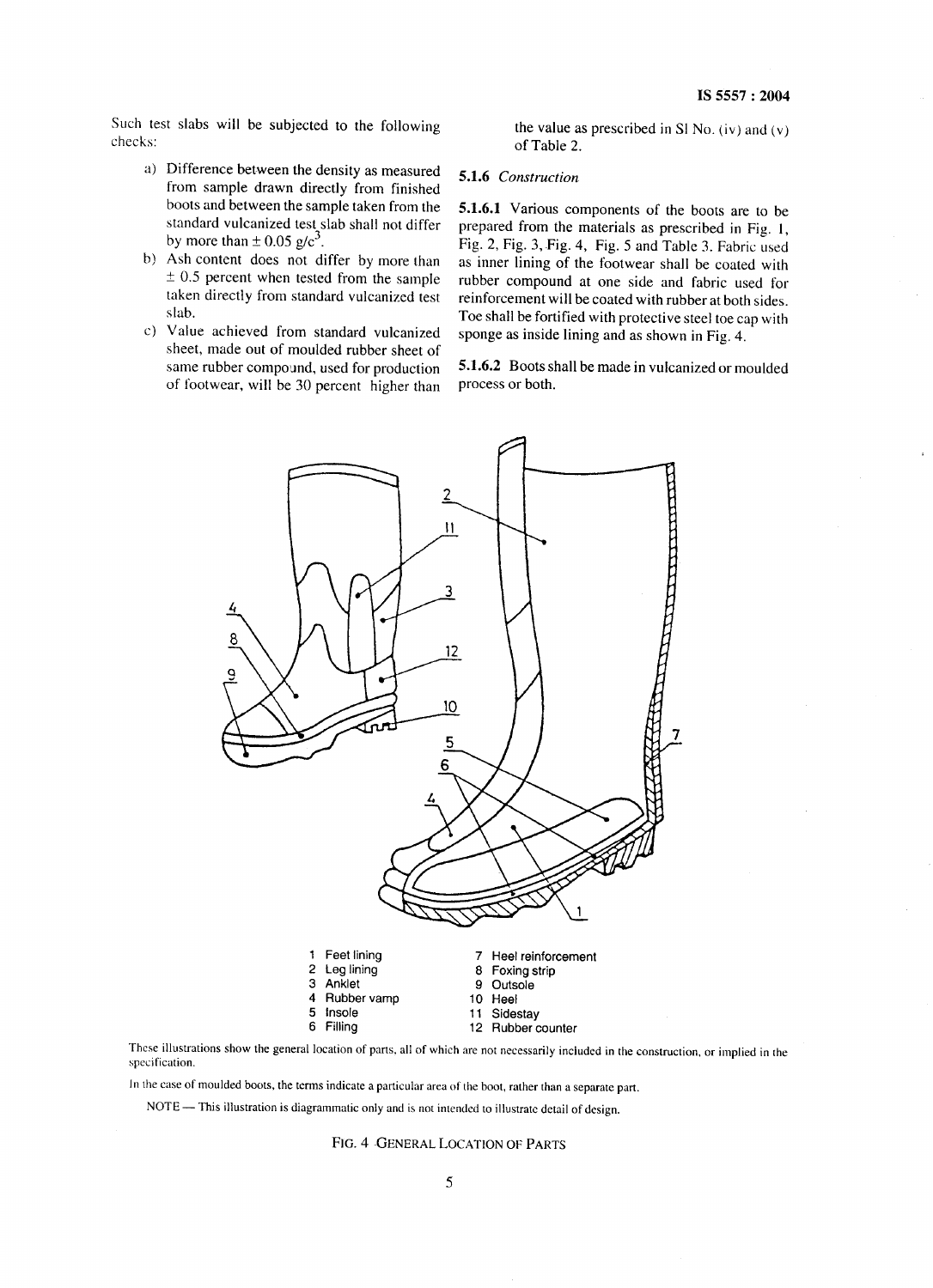

FIG. 5 CROSS-SECTION**OF TOE OF A BOOT** FITTED WITH PROTECTIVE STEEL TOE-CAP

| Table 3 Material Requirement for Industrial |
|---------------------------------------------|
| <b>Protective Rubber Boots</b>              |
| (Clause 5.1.6.1)                            |

| SI No.         | Components                                              | <b>Material</b>                                                                                                 |  |
|----------------|---------------------------------------------------------|-----------------------------------------------------------------------------------------------------------------|--|
| (1)            | (2)                                                     | (3)                                                                                                             |  |
| i)             | Leg                                                     | Inside fabric / outside rubber                                                                                  |  |
| ii)            | Vamp                                                    | do                                                                                                              |  |
|                | iii) Counter                                            | Rubber fabric                                                                                                   |  |
| iv).           | Inner reinforcement<br>at vamp                          | Rubber or rubberized fabric                                                                                     |  |
| V)             | Heel piece                                              | Rubber                                                                                                          |  |
| $\mathbf{vi})$ | Outer toe cap                                           | do                                                                                                              |  |
|                | vii) Back strip                                         | do                                                                                                              |  |
|                | viii) Foxing strip                                      | d٥                                                                                                              |  |
| 1X).           | Top binding                                             | do                                                                                                              |  |
| $x$ )          | Insole                                                  | Outside fabric / inside rubber or<br>sponge or suitable rubber compound                                         |  |
| xi)            | Filler                                                  | Rubber or rubber with fabric<br>composition                                                                     |  |
|                | xii) Outer sole                                         | Rubber                                                                                                          |  |
| xiii) Heel     |                                                         | do                                                                                                              |  |
| xiv)           | Counter reinforcement<br>or back strengthening<br>piece | Rubber or rubberized fabric                                                                                     |  |
|                | xv) Anklet                                              | Rubber                                                                                                          |  |
| xvi)           | Variety 3                                               | Full bellow tongue for Single texture rubberized fabric                                                         |  |
| xvii)          | Snap fastener for<br>Variety 3                          | Plastic / synthetic or any other<br>suitable material as agreed to<br>between the supplier and the<br>purchaser |  |

# 5.1.7 *Physical Requirements*

# *5.1.7.1 Heat treatment*

All rubber components shall be capable of withstanding, without developing any sign of brittleness or tackiness when aged at  $100 \pm 2^{\circ}$ C at atmospheric pressure, in an air oven, for a period of **24** h in accordance with.the method prescribed in IS 3400 (Part 4). On completion of the test the rubber face shall not show any sign of brittleness, tackiness, cracking or damage when viewed with unaided eye.

# 5.1.7.2 *Composite strength*

The strength of the composite upper when tested in accordance with method as prescribed below shall be such that it withstands a minimum average breaking load of 300 N in both directions at vamp and 500 N being minimum average breaking load in both directions at upper (leg):

From the upper (leg) and vamp portions of the boot, representative sample of width 25  $\pm$  0.5 width is to be cut along the length of the boot of enough length so as to make it convenient to allow a distance of minimum 25 mm between the jaws of the tensile testing machine.

Rate of traverse of the pulling jaw shall be  $100 \pm 10$ mm, *Min*. Three pieces from each direction will be required to be obtained from the made up footwear and will be subjected to test to break each test piece.

Mean value of results for each size are to be taken for record.

# 5.1.7.3 *Flexing endurance*

The vamp portion of upper and sole shall withstand continuous flexes as prescribed in Table 4 and when tested in accordance with the method prescribed in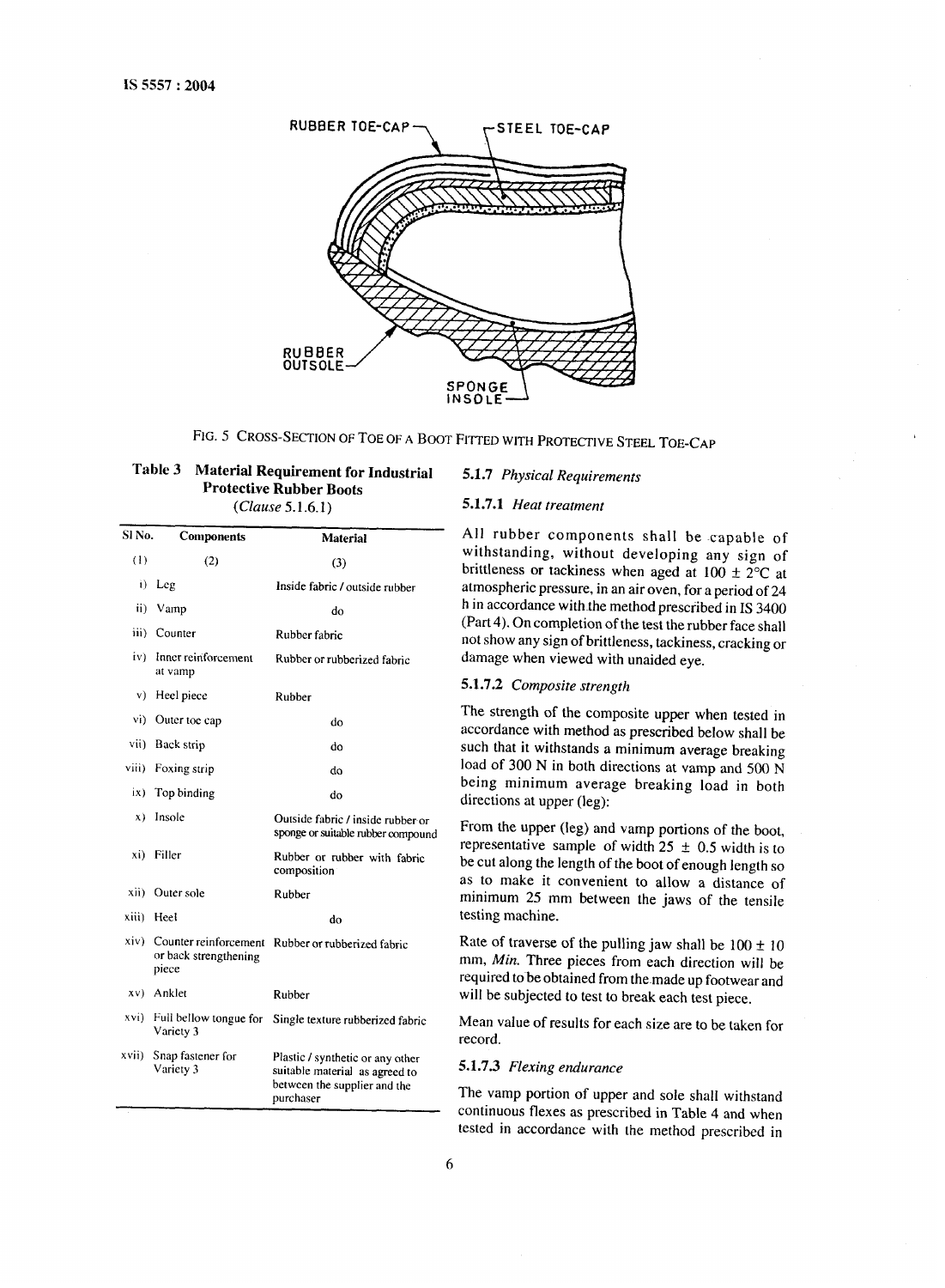Annex B. The samples for flexing endurance shall be taken after the same samples are aged and tested and conform to the requirements prescribed in 5.1.7.1.

# Table 4 Number of Flex Cycles for Boot Upper and Sole (Clause 5.1.7.3)

| SI<br>No. | <b>Position of Individual</b><br><b>Test Pieces</b> | No. of Flexes<br>Min | Result           |
|-----------|-----------------------------------------------------|----------------------|------------------|
| (1)       | (2)                                                 | (3)                  | (4)              |
|           | i) Upper (Vamp portion)                             | 12.5000              | No crack         |
| 11)       | Outsole                                             | 60.000               | No initial crack |

# **5.1.7.4** *Leakage resistance test*

Finished Boots excepting Variety No. 3 will be sealed from the top and will be subjected to minimum pressure of  $15$  kN/  $m<sup>2</sup>$  and will be immersed in water. Boots will be immersed in a manner that 75 mm from the top of the boot will remain outside the water for a minimum. duration of 2 min and will be examined for escape of air, and there shall be no leakage.

For Variety No, 3 the boots will be immersed in water up to a depth of 60 mm from the bottom of the boot without application of any air pressure for a duration of not less than 30 min.

There will be no wet feeling inside the boot and no seepage of water will take place.

# 5.1.7.5 *Consolidation test*

# *For Type I Boots*

From the quarter cut a strip of  $25.0 \pm 5$  mm width along the length of the boot and of sufficient length to permi separation over a length of 75 mm. Carry out the test on two test pieces (one from each odd) at the rate of traverse of  $100 \pm 10$  mm/min in accordance with IS 3400 (Part 5) or static based load method as given in Annex D. The individual adhesion value for consolidation test noted / recorded shall be not less than 30 N (3.0 kgf) for each of the test pieces.

In case of dead load method, rate of separation should not be more than 25 mm/min, *Max.*

NOTE — Manual recording may also be done in absence of the machine with auto recording device,

# ["or **Type** 2 **Boots**

The **individual adhesion value** for consolidation test noted/recorded shall be not less than  $15 N (1.5 \text{ kgf})$  for each of the test pieces.

1n case of dead load method rate of separation should not be more than 25 mm/min. Max.

# 5.1.7.6 *Performance test*

When boots are subjected to the impact as per prescribed method given in Annex C for examining the protective factor of the boots, they shall be considered to have passed the test, if the clearance inside the boots at the moment of maximum depression is subjected to impact is 13.5 mm, *Min* or more for size 8 and there will be increase and decrease of impact value by 0.5 mm for every size of increase and decrease respectively.

# 5.1.7.7 *Height of the boots*

In absence of any agreement between the purchaser and the supplier, height of the Variety No. 1 boots, measured from the seat, shall be  $340 \pm 5$  mm for size 8 with an increase or decrease of 5 mm for each size of increase or decrease respectively.

In absence of any agreement between the purchaser and the supplier, height of the Variety No. 2 boots, measured from the seat, shall be  $250 \pm 5$  mm for size 8 with increase or decrease of 5 mm for each size of increase or decrease respectively.

In absence of any agreement between the purchaser and the supplier, height of the Variety No. 3 boots, measured from the seat, shall be  $120 \pm 5$  mm for size 8 with increase or decrease of 2.5 mm for each size of increase or decrease respectively.

# 5.1.7.8 *Resistance to oil*

Type 2 boots, in addition, will be required to comply with the test as prescribed and when tested in accordance with the method as prescribed in Annex E, the increase in volume shall be no greater that 15 percent.

# 6 MARKING AND PACKING

# 6.1 Marking

All marking shall be given on the insole/leg lining fabric. Brand/Trade name of the manufacturer, name of the item, month and year of manufacture, size, batch number, license number, Standard Mark, variety and type and name of the manufacturer are to be marked on the insole/leg lining legibly with suitable ink.

# 6.1.1 *BIS Certification Marking*

Each boot may also be marked with the Standard Mark.

6.1.1.1 The use of the Standard Mark is governed by the provisions of *Bureau of Indian Standards Act, 1986* and Rules and Regulations made thereunder. The details of condition under which the license for the use of the Standard Mark maybe granted to manufacturers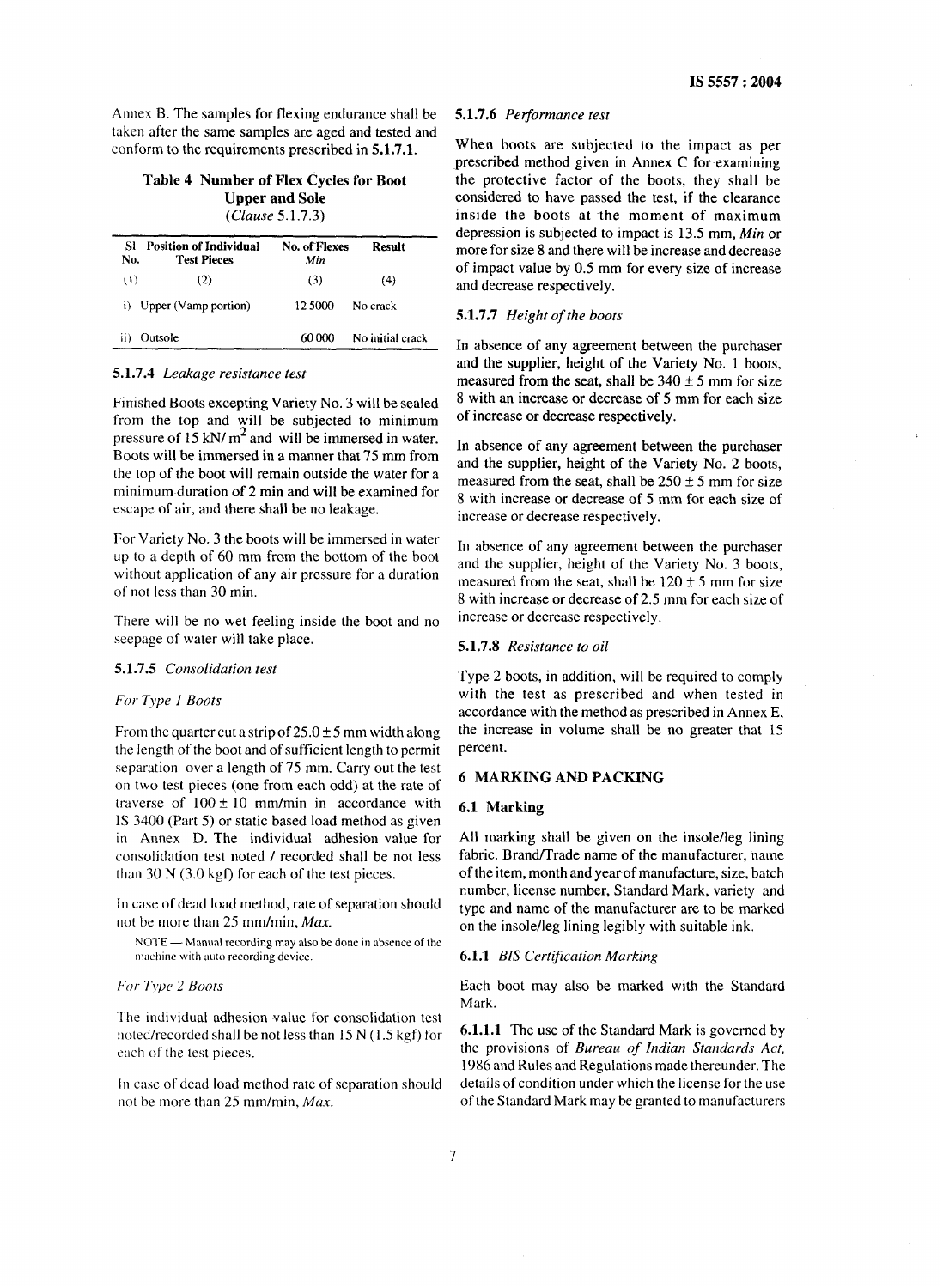**or producers may be obtained from the Bureau** of **7 SAMPLING AND CRITERION FOR**  $I<sub>ndian</sub>$  **Standards.** 

The right and left boots of each pair shall be packed in a suitable container as agreed to between the purchaser and the supplier.

**6.2 Packing** The scale of sampling and criterion for conformity shall be as prescribed in IS 6368 or as agreed to between the purchaser and the supplier.

.

# **ANNEX A**

# *(Clause* **2)**

# **LIST OF REFERRED INDIAN STANDARDS**

| $IS$ No.  | Title                                                                | IS No.                     | Title                                                                     |
|-----------|----------------------------------------------------------------------|----------------------------|---------------------------------------------------------------------------|
| 1638:1969 | Specification for sizes and fittings<br>of footwear (first revision) | (Part 4): 1987 Accelerated | aging (second<br><i>revision</i> )                                        |
| 1969:1985 | Method for determination of<br>breaking load and elongation of       |                            | (Part 5): 1986 Adhesion of rubbers to textile<br>fabric (second revision) |
|           | woven textile fabrics (second                                        |                            | (Part 9): 1978 Density (first revision)                                   |
|           | revision)                                                            |                            | (Part 16): 1974 Measurement of cut growth of rub-                         |
| 2050:1991 | Glossary of terms relating to foot-<br>wear (first revision)         |                            | ber by the use of the Ross Flexing<br>machine                             |
| 3400      | Method of test for vulcanized<br>rubbers                             | 5852:1996                  | Protective steel toe<br>caps for<br>footwear - Specification (third       |
|           | $(Part 1): 1987$ Tensile stress — Strain properties                  |                            | revision)                                                                 |
|           | (second revision)                                                    | 6368:1971                  | Method for sampling of rubber and                                         |
|           | (Part 2): 1995 Hardness (second revision)                            |                            | rubber combination footwear                                               |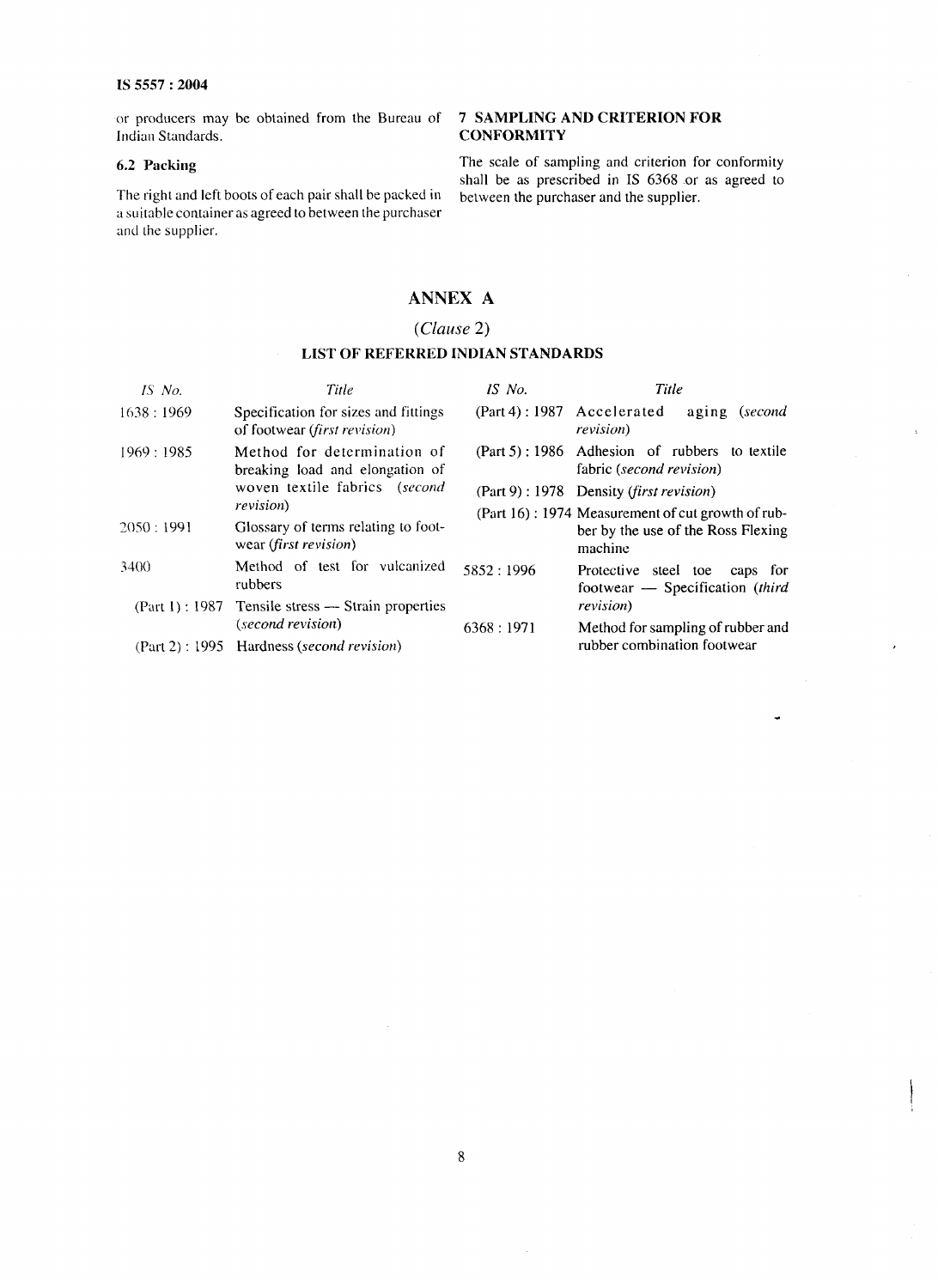# **ANNEX B**

# **(Ckuse 5.1 .7.3)**

# **METHOD OF DETERMINATION OF FLEXING ENDURANCE FOR VAMP AND UPPER**

**B-1** The machine has an adjustable stationary part, provided with grips of  $25 \text{ mm}$  across for holding one end of each of the test pieces in a fixed position and a similar but reciprocating part for holding the other end of each test piece.

The reciprocating part is arranged so that the motion is in the direction of and in the same plane as the centre line between grips. Its travel is adjusted so that the two sets of grips approach each other to a distance of 57 mm. The eccentric which actuates the 57 mm. The eccentric which actuates the reciprocating part is driven by a constant speed motor to give  $300 \pm 10$  flexing cycles per minute for vamp.

The motor should have sufficient power to flex at least six, and preferably twelve test pieces at a time. The test pieces should be arranged in two equal groups so that one group is being flexed while the other group is being straightened. thus reducing the vibration in the machine. The grips shall hold the test pieces firmly and enable individual adjustment to be made to the test pieces.

#### B-1.1 **Test Piece**

The test piece shall have the dimension shown in Fig. 6 where the size and the style of the footwear

permits. Test pieces are to be taken out from one article of footwear. In other cases take three or two test pieces whichever is possible from one article of footwear. Test pieces are to be cut from the vamp of the upper.

# B-2 PROCEDURE

Fold the test piece symmetrically about its major axis so that the rubber surface is outwards. In the folded condition insert one tapered end into the fixed central grip and push in untill sample touches the grip pins. Tighten this fixed grip. Take out the corresponding movable grip to its fullest extent; insert the test piece and pull flat and tighten the grip . It is recommended that clips may be used to keep the edges together during the insertion of the test piece in the grips, but their removal is essential before the flexing commences.

**NOTE —** The test piece should not be under tension.

#### B-3 EXPRESSION OF RESULTS

A complete to and fro movement of the grip is-counted as one flex cycle. Report the number of cycles required to start cracking. The flex cycle maybe determined by using a trip counter operated by one of the movable grips



All dimensions in millimetres. **FIG.** 6 **TEST PIECEFORFLEXING TEST**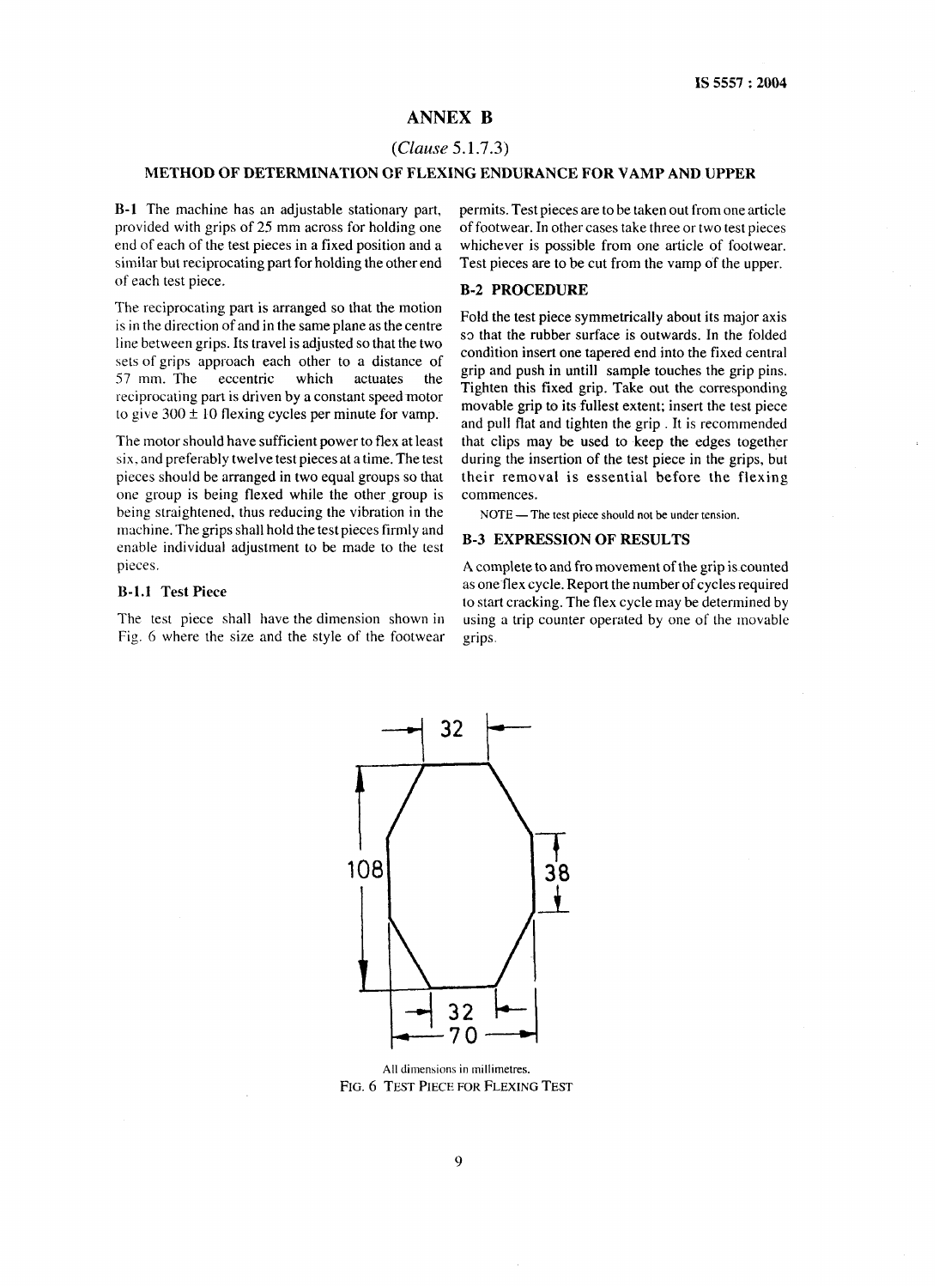# **ANNEX C**

# **(** *Clause* 5.1.7.6)

# **METHOD OF TEST FOR PE-RFORMANCE OF PROTECTIVE FOOTWEAR (APPLICABLE TO ALL TYPES OF PROTECTIVE FOOTWEAR)**

# **C-1 GENERAL**

Performance test is carried out to determine the impact resistance of protective footwear at the end at an energy level of 14 kgf.m.

# C-1.1 **Test Piece**

**C-1.1.1** The footwear shall be tested at least after 48 h of vulcanization.

**C-1 .1.2** The test shall be conducted at the toe of the **footwear incorporated with protective steel toe cap, sampled out from both sides of a lot.**

# **C-1 .1.3** *Preparation of Test Piece*

Prepare the test piece from the forepart of the footwear by cutting off the toe end approximately 20 mm beyond the rear edge of the incorporated protective steel toe cap, taking care that the lining is not separated. Make a notch on this 20 mm extended upper inline with the test axis to have clear view of the position of the plasticine cylinder in relation to the incorporated protective steel toe cap.

If the footwear has a removable insole, carry out the test with it in place.

# C-z [DETERMINATION OF IMPACT **RESISTANCE**

# **C-2.1 Apparatus**

# **C-2.1.1 impacl** *Apparatus*

The **impact apparatus incorporates a solid steel striker of mass 27.2 ~ 0.2 kg to fall freely on vertical guides from** a predetermined height to give the require energy, calculated as potential energy.

The steel striker strikes a vertical cylindrical steel plunger 38 mm in diameter and 145 mm in height. The upper end of the plunger shall mount a 63 mm  $\times$  63 mm  $\times$  10 mm thick steel plate and a 155 mm  $\times$  38 mm  $\times$  10 mm thick horizontal steel striking plate shall be securely fitted to the lower end of the plunger. Both the plates are replaceable.

The base of the impact apparatus shall be made from hard wood of about 75 mm thickness. The vertical guides, housed in aluminium brackets, shall be secured to the wooden base. A solid steel block of 50 mm thickness, fitted with a 10 mm thick replaceable steel plate, shall be mounted on the wooden base. **The steel** block shall be supported by two steel angle blocks to prevent sideway movements during the impact.

# C-2.1.2 *Clamping Device*

The clamping device shall consist of a 150 mm x 150 mm  $\times$  10 mm thick thoroughly machined steel clamping plate with M-10 threaded hole, a clamping allen screw with M-10 thread, an adjusting screw (Fig. 9) and a stabilizing fork (Fig. 7).

C-2.1.3 A plasticine cylinder of 20 mm diameter and of  $20 \pm 1$  mm height (see Fig. 8).

C-2.1.4 A dial vernier calliper or a dial gauge with foot and anvil.

# C-3 **PROCEDURE**

# **C-3.1 Clamping of the Test Piece**

Place the test piece on the clamping base and insert the stabilizing fork, incorporating the plasticine cylinder in its slot (see Fig. 10). Push the stabilizing fork further inside the test piece so that its tips touch the inner lining.

Now, adjust the plasticine cylinder with gentle care in such a way that the rear edge of the incorporated protective steel toe cap. Fix the stabilizing fork by means of the clamping screw to rest on the insole and tighten the same. Now adjust the adjusting screw to make the stabilizing fork parallel to the clamping plate. Thereafter both the clamping and adjusting screws are to be adjusted alternatively, maintaining the parallelism, to ensure firm opening of the test piece.

Now, place the securely clamped test piece under the horizontal striking plate of the vertical cylindrical plunger. Position the horizontal striking plate approximately 1 mm inside the rear edge of the incorporated steel toe cap. The horizontal striking plate shall rest on the test piece lengthwise roughly at right angle (see Fig. 11).

Finally, recheck the proper positioning of the plasticine cylinder in relation to the rear edge of the incorporated protective steel toe cap.

# C-3.1.1 *Impact*

Adjust the solid steel striker to a height of  $505 \pm 5$  mm above the top steel plate of the vertical cylindrical plunger and release it to fall freely and thus the impact energy shall be of 14 kgf.m.

# C-3.1.2 *Measurement*

**Remove** the plasticine cylinder carefully by unclamping the test piece and measure the height from top of the base of the plasticine cylinder to the nearest 0.5 mm. Special care is to be taken to ensure that the foot/arm of the measuring instrument has not stuck into the flat surface of the plasticine cylinder.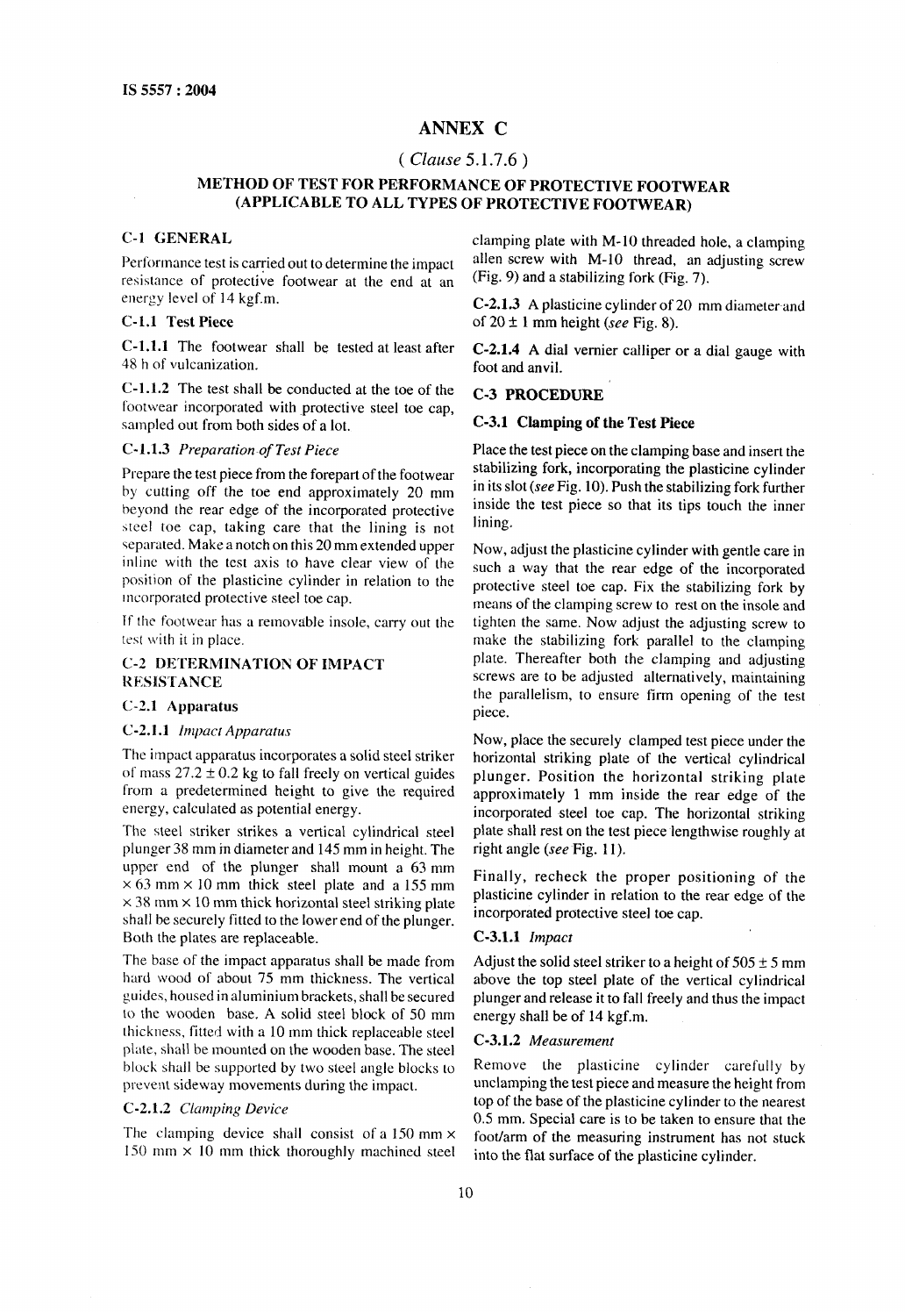

**All** dimensions in millimetres. **FIG. 7 STABILIZINGFORK**



NOTE — Flat ends may be covered with aluminium foil.

**All dimensions**in millimetres. **FIG. 8** PLASTICINE CYLINDER



**All** dimensions in millimetres, **FIG.** 9 **ADJUSTING SCREW**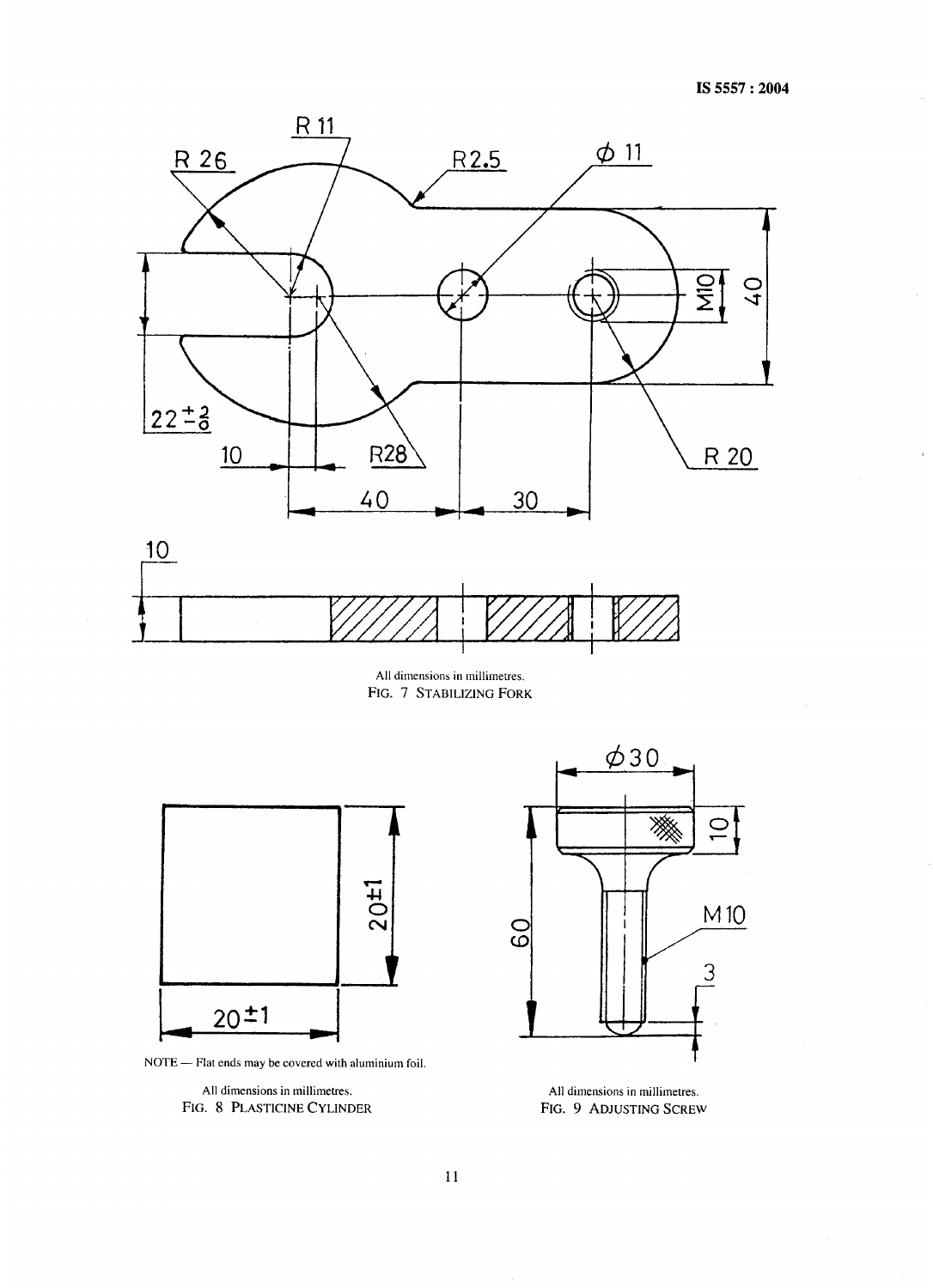

FIG. 11 **POSITIONINGOF THE TEST PIECEDURING PERFORMANCE TEST**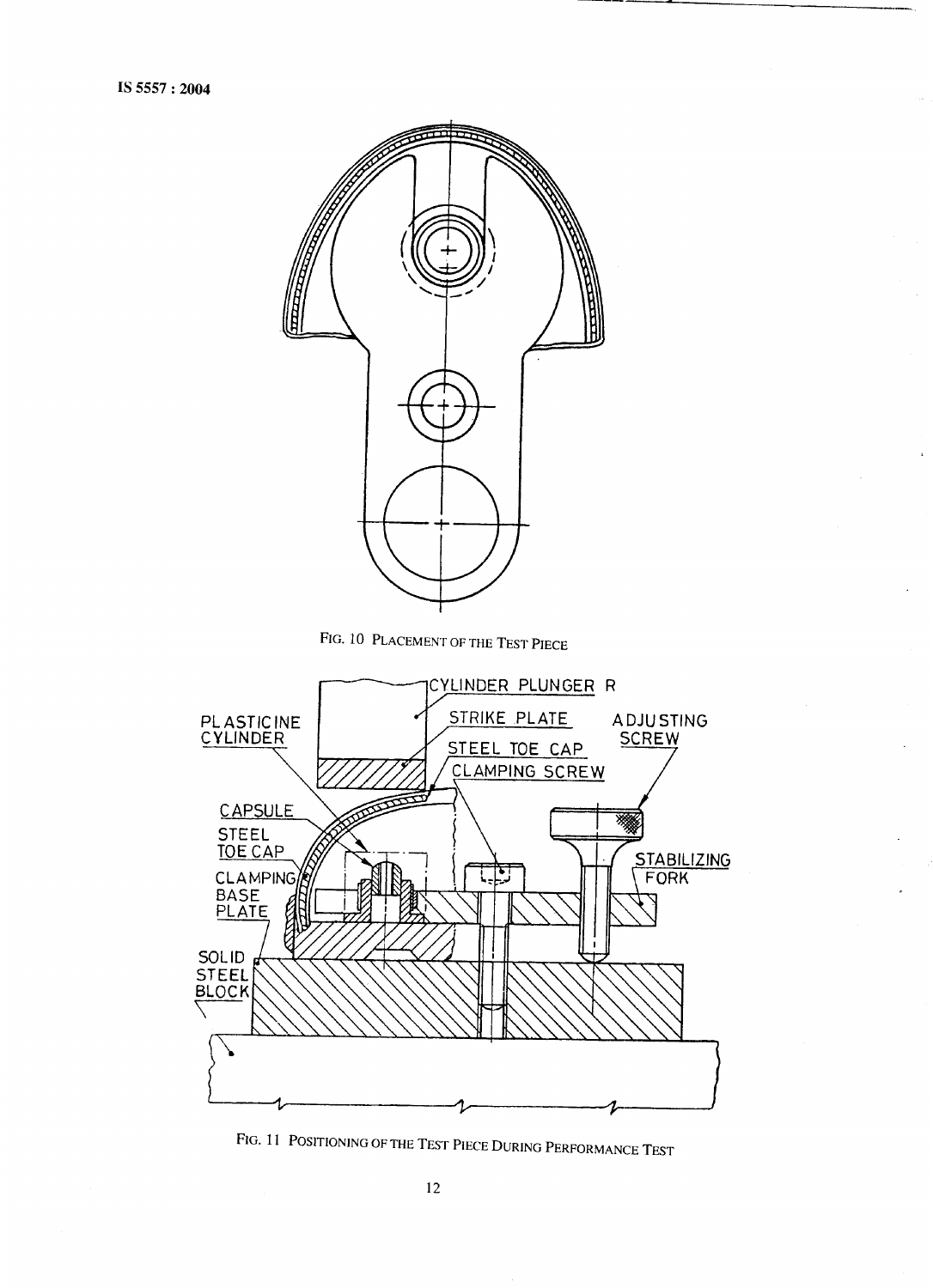# **ANNEX D**

# $(Clause 5.1.7.5)$ **CONSOLIDATION TEST**

# **D-l STATIC DEAD LOAD METHOD**

#### **D-1,1 Apparatus**

The apparatus required for the adhesion test by the static mass method consists of a supporting frame, testing clamps, mandrels, calibrated weights, and weight carriers. The supporting frame shall be of such design that clamps for strip specimens hang on it vertically and mandrels for rings specimens are supported on it horizontally. The frame shall have sufficient height to permit the weight carrier to be suspended from the test specimens by means of clamps and shall hang freely during the progress of the test, provision shall also be made to support the mandrels so that they revolve freely with minimum friction.

#### **D-1.2 Calibration of Apparatus**

Calibrate the weights annually.

#### D-1.3 Cutting Tool

Maintain the cutting tool carefully so that the edge is sharp enough to avoid leaving ragged edges and pulling outside threads from the fabric.

#### D-2 PROCEDURE

# D-2.1 Strip Test Piece

Separate the parts of the strip to be tested by hand at one end of the strip specimen and at a sufficient distance to permit the jaws of the testing clamp to be attached. Suspend the strip on the spike of the vertical frame or board and attach the ply to be separated to the grip. Attach the loaded scale pan to the grip through a light spring. The total mass of the grip, spring, loaded scale pan and attachments shall be taken as the applied load. Obtain either the load required to cause separation of 25 mm/min graphically by selecting various loads or for a known or specified load, determine the rate of separation. Repeat the procedure on the separate plies from the face ply to the centre ply. Test the second specimen commencing with the back ply and proceeding again to the centre ply.

#### D-2.2 **Expression of Results**

Express the result as average force, in kilonewtons per metre, width required to cause a separation of the plies at 25 mm/min or obtain the rate of separation at a known or specified load.

## D-3 REPORT

The report shall include following: (a) Adhesion value, that is median, range, statistical minimum observed minimum, observed maximum. (b) The type of specimen and thickness of specimen. (c) All observations and recorded data on which the results are based. (d) Date of manufacture or vulcanization of rubber, if known. (e) Date of test. (f) Statement of the method used (Dead load/Static mass or dynamic on constant traverse). (g) Temperature of the test and its duration, and temperature and relative humidity of conditioning.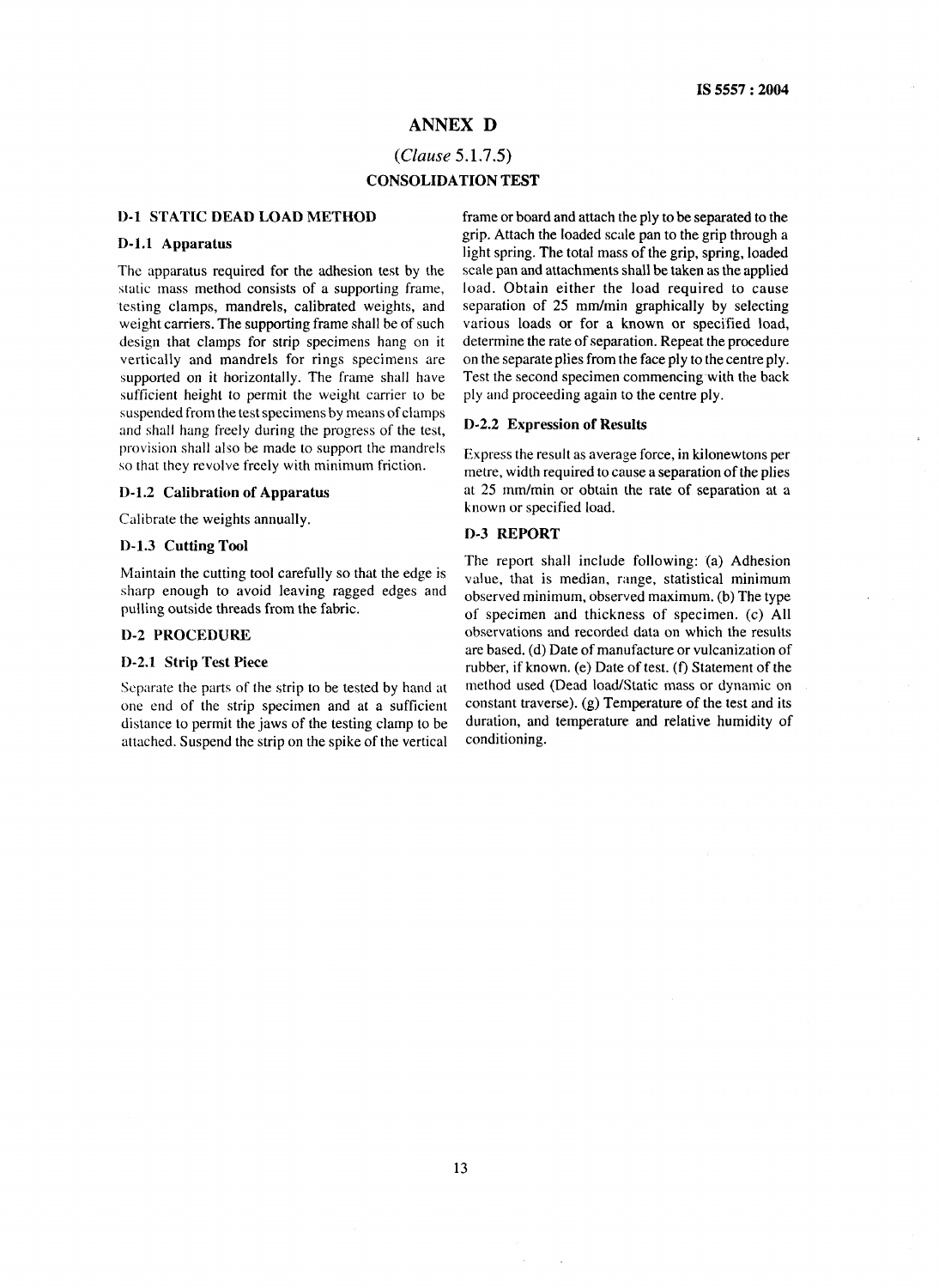# **ANNEX E**

# *(Clause* 5.1.7.8)

# **METHOD OF TEST FOR OIL RESISTANCE**

### **E-1 GENERAL**

Samples shall be taken from the soles, the heels and the upper part of the boot to be tested. Any fabric the upper part of the boot to be tested. Any fabric adhering to the upper shall be removed by buffing or other stitable means before proceeding with the test.

# E-2 CONDITIONING OF TEST PIECES

The test pieces shall be conditioned for not less than 3 h at  $27 \pm 2$  °C.

# E-3 TEMPERATURE OF TEST

The test temperature shall be the same as that chosen for conditioning.

# E-4 DURATION OF TEST,  $24\frac{1}{2}$ h.

# E-5 IMMERSION LIQUID

E-5.1 2.2.4 — Tri Methyl Pentane, 85 percent  $(v/v)$ .

E-5.2 Toluene, 15 percent  $(v/v)$ .

**NOTE —** The materials shall be chemically pure,

# E-6 SIZE OF TEST PIECES

For the soles and heels of the boots, the test pieces shall be 1 to 3 cm<sup>3</sup> in volume and of a uniform thickness of  $2.0 \pm 0.2$  mm.

For the upper part of the boot, a test piece of 1 to 3  $cm<sup>3</sup>$ in volume shall be prepared after removal of the fabric, the area depending on the thickness, but neither the length nor the breadth shall be greater than 50 mm.

# E-7 APPARATUS

A stoppered glass bottle or tube shall be used, its dimensions being such that, the test pieces remain dimensions being such that, the test pieces remain conlpletely immersed in the immersion liquid and are freely exposed at oil surfaces without restraint.

# E-8 PROCEDURE

E-8.1 Three test pieces shall be used. Each test piece shall be weighed in air to the nearest milligram (mass,  $m<sub>1</sub>$ ) and then in distilled water at the standard laboratory temperature (mass,  $m_2$ ) care being taken to ensure that all air bubbles are removed.

E-8.2 The test pieces shall be blotted dry with filter paper or with a textile fabric that does not deposit lint,

and then placed, suitably separated, in a glass container with a volume of the immersion liquid at least 15 times the combined volume of the test pieces and sufficient to keep them totally immersed.

E-8.3 The container shall be stoppered, kept at the required temperature and the rubber shielded from light during the test.

Only test pieces of the same vulcanizate shall be placed in anyone container. If the density of the rubber is less than that of the liquid, a means shall be provided for holding the test pieces completely below the surface of the liquid.

E-8.4 At the end of the immersion period, surplus immersion liquid shall be quickly wiped from the test pieces with filter paper or textile fabric which does not deposit lint, each test piece then being placed immediately in a tared and stoppered weighing bottle; and its mass in air determined (mass,  $m_3$ ) to the nearest milligram. The test piece shall then be removed from the bottle and immediately weighed in distilled water  $(mass, m<sub>4</sub>)$  at the standard laboratory temperature. The time for each transference of the test pieces after removal from the immersion liquid shall not exceed **30** s.

# E-9 CALCULATION

The change in volume shall be calculated as follows:

$$
V = \frac{(m_3 - m_4) - (m_1 - m_2)}{m_1 - m_3} \times 100
$$

where

- $m_1$  = initial mass of test piece in air,
- $m_2$  = initial mass of test piece in water,
- $m_3$  = mass of the treated rubber test piece in air, and
- $m_4$  = mass of the treated rubber test piece in water.

The results of the three test pieces shall be averaged.

The maximum time between the date of manufacture, where known, and testing shall be 3 months, Where the date of manufacture is not known, the maximum time for testing shall be 6 weeks from the date of receipt.